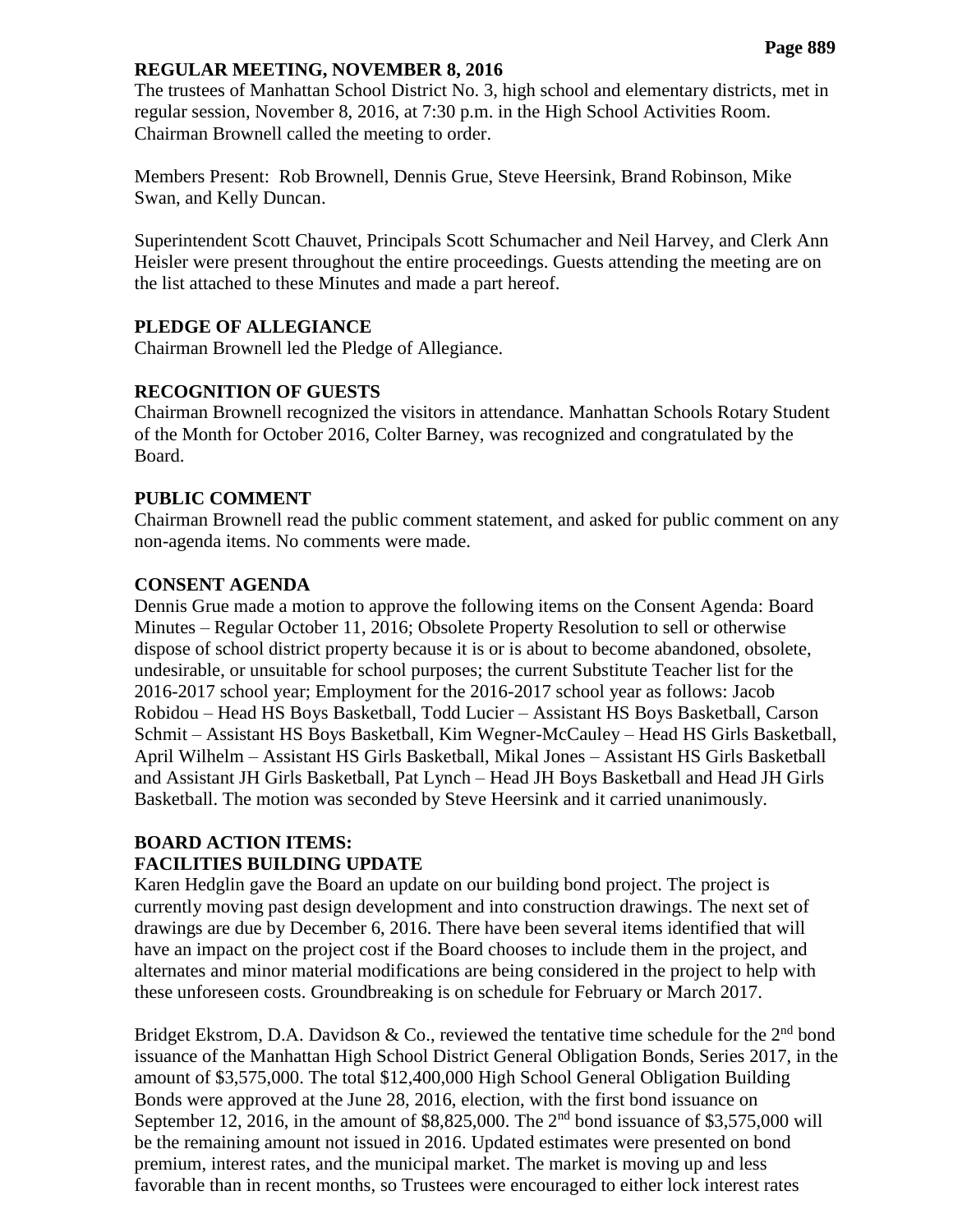as soon as possible, or wait several months to watch the market and see what happens. Due to the uncertainty of the market, it was decided to move ahead with the paperwork to issue the bonds, and to be ready to lock rates at any time.

Steve Heersink made a motion to approve the High School Bond Resolution relating to up to \$3,575,000 General Obligation School Building Bonds, Series 2017; authorizing the issuance and private negotiated sale thereof. The motion was seconded by Kelly Duncan and it carried unanimously. The High School Bond Resolution is attached to these Minutes and made a part hereof.

### **PERSONNEL**

Kelly Duncan made a motion to approve the following employment contract for the 2016- 2017 school year: April Callantine – custodial helper. The motion was seconded by Mike Swan, which carried with no dissenting votes.

Mike Swan made a motion to approve the Independent Contractor Agreement with Cozy Nest for Speech Therapy Services for 1 day/week as needed for the remainder of the 2016-2017 school year. Steve Heersink seconded the motion and it carried with no dissenting votes.

Dennis Grue made a motion to approve the resignation of Mark Sicotte as custodial helper. Brand Robinson seconded, which carried unanimously.

## **OUT OF DISTRICT STUDENT ATTENDANCE REQUEST**

The out of district student attendance request was tabled.

## **INDIVIDUAL TRANSPORTATION CONTRACT**

Steve Heersink moved to approve the TR-4 Individual Transportation Contract with Kim Fitch for the 2016-2017 school year for her high school student. The motion was seconded by Kelly Duncan and it carried with no dissenting votes.

## **PROCLAMATION AND PETITION FOR ELEMENTARY GENERAL FUND BUDGET AMENDMENT**

Due to an unanticipated enrollment increase, Mike Swan made a motion to approve a Proclamation and Petition for an Elementary School General Fund Budget Amendment in the amount of \$22,560.41 as proposed. Brand Robinson seconded the motion and it carried unanimously. The Proclamation and Petition for an Elementary School General Fund Budget Amendment is attached to these Minutes and made a part hereof.

## **PROCLAMATION AND PETITION FOR HIGH SCHOOL GENERAL FUND BUDGET AMENDMENT**

Due to an unanticipated enrollment increase, Steve Heersink made a motion to approve a Proclamation and Petition for a High School General Fund Budget Amendment in the amount of \$39,825.69 as proposed. Brand Robinson seconded the motion and it carried unanimously. The Proclamation and Petition for a High School General Fund Budget Amendment is attached to these Minutes and made a part hereof.

# **BOARD INFORMATION ITEMS: RECERTIFICATION OF TAXABLE VALUES**

Due to the recent settlement between the Department of Revenue (DOR) and Northwestern Energy's valuation appeal for Tax Year 2016 on their centrally assessed property, our school district's taxable values were decreased from the original amount certified by the DOR in August 2016